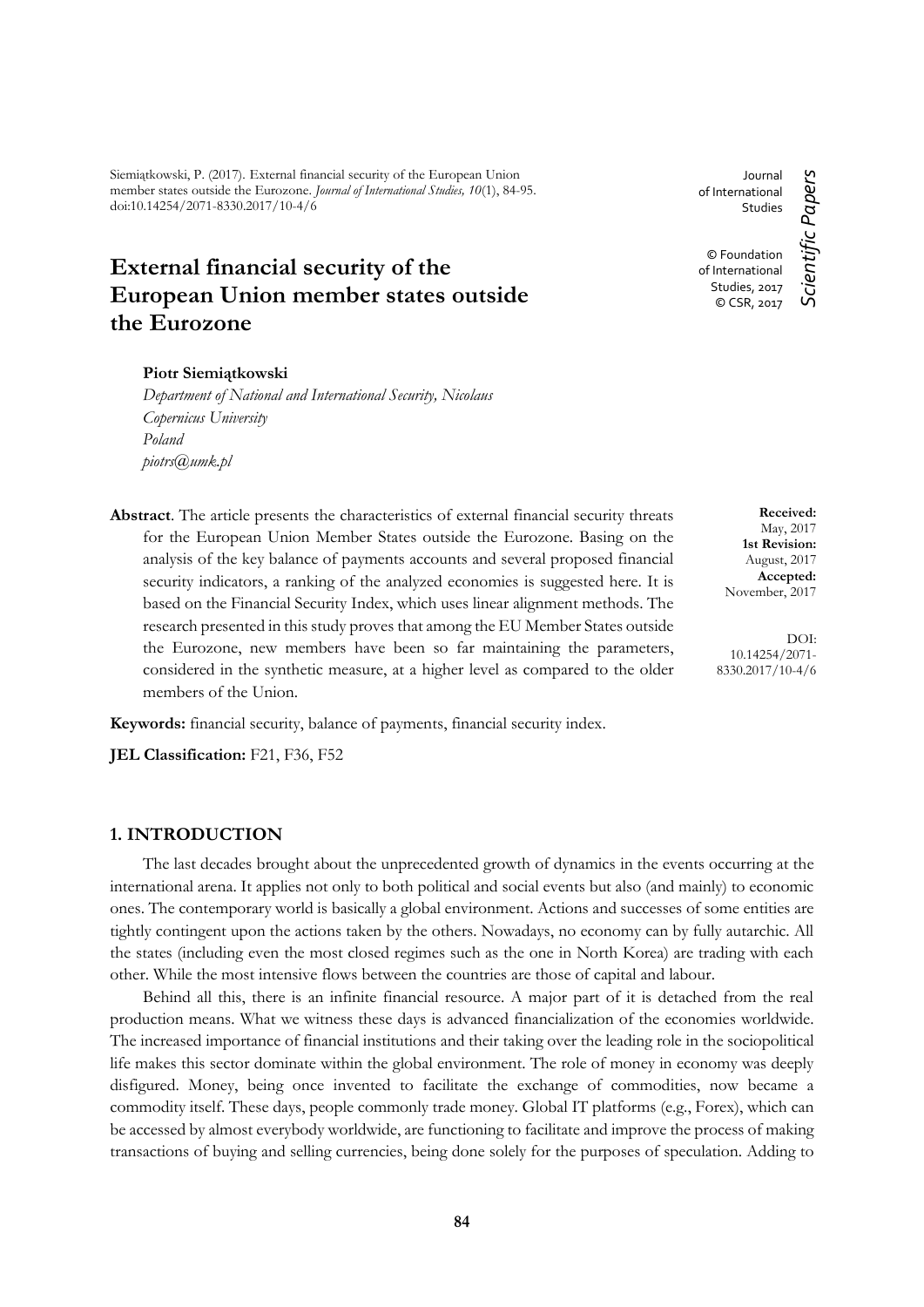that, numerous money flows within transnational corporations, in the relations between subsidiary and parent entities and within the network of capital markets transpire through financial markets during a week (some experts state this may take only 2 days). Thus, at financial markets there flows more money that the total value of the world export of commodities.

All the abovementioned properties of the contemporary global financial market generate a series of threats to financial security of particular countries. All the state structures are threatened with a series of significant financial dangers, the source of which is located in their external environments. Moreover, the majority of channels through which the said threats are disseminated remain out of local decision-makers' control.

The purpose of this paper is describing the external threats to financial security of the economies of the countries outside the Eurozone as well as ranking the financial security thereof. The choice of the research sample was prompted by (required by the assumed method) the necessity of ensuring the commensurability of the studied entities. From the viewpoint of external financial security, what comprised the major difference between the outlined group of states and the remaining part of the EU is a relatively autonomous monetary policy. One of its most fundamental external instruments in this regard is foreignexchange reserves, kept by central banks. Entering the Eurozone, on the other hand, implies moving monetary policy to the supranational level, and this practically means resigning from keeping bigger reserves.

In the first part of the paper, what was reviewed was the professional literature related to understanding the essence of financial security of a given state. Further, what was identified were key dangers to the external financial security of a state. Among those factors, such properties of the European Union Member States outside the Eurozone were selected that were successively taken advantage of in constructing a taxonomic synthetic measure. Hellwig's synthetic measure will allow, first, in the measurement of the external financial security of a state for taking into consideration multifarious properties of economies; and second, will enable us to compare the situation of the old and new EU Member States outside the Eurozone.

#### **2. LITERATURE REVIEW**

The financial security of a state is a contributing factor to its economic security. The latter is a derivative of the political and economic regime because the way of regulation by the politicians of the operations of economic entities and interrelation between them and state institutions as well as the principles of international relationships have an impact on the level of economic security of the state. What is key in his assurance is developing the economic strength. It requires a specific (smaller or greater) state intervention, at the very least – to guarantee the stability of economic growth (Fiedor, 2013).

The modern conception of economic safety should especially consider the dangers generated by the so-called global capitalism (Sulowski, 2013, p. 34). One of them is the loss of autonomy in economic policies pursued. In the era of globalization, internationalization of business enterprises and mobility of the means of productions, the loss of national sovereignty is often regarded as a necessary cost of foreign direct investments (Carbaugh, 2000, p. 81). However, the development of integration group caused the states to voluntarily delegate a part of their own sovereign rights to international institutions in return for the promise on latter's part to cooperate in overcoming international difficulties, oftentimes of global nature (Czaputowicz, 2004, p. 16).

Still, it is difficult to expect that this cooperation between the parties will be on equal terms. "Under the current international order – as shaped by the developed countries and established for the sake of maintaining their economic position – the power stemming from their competitive advantage allows them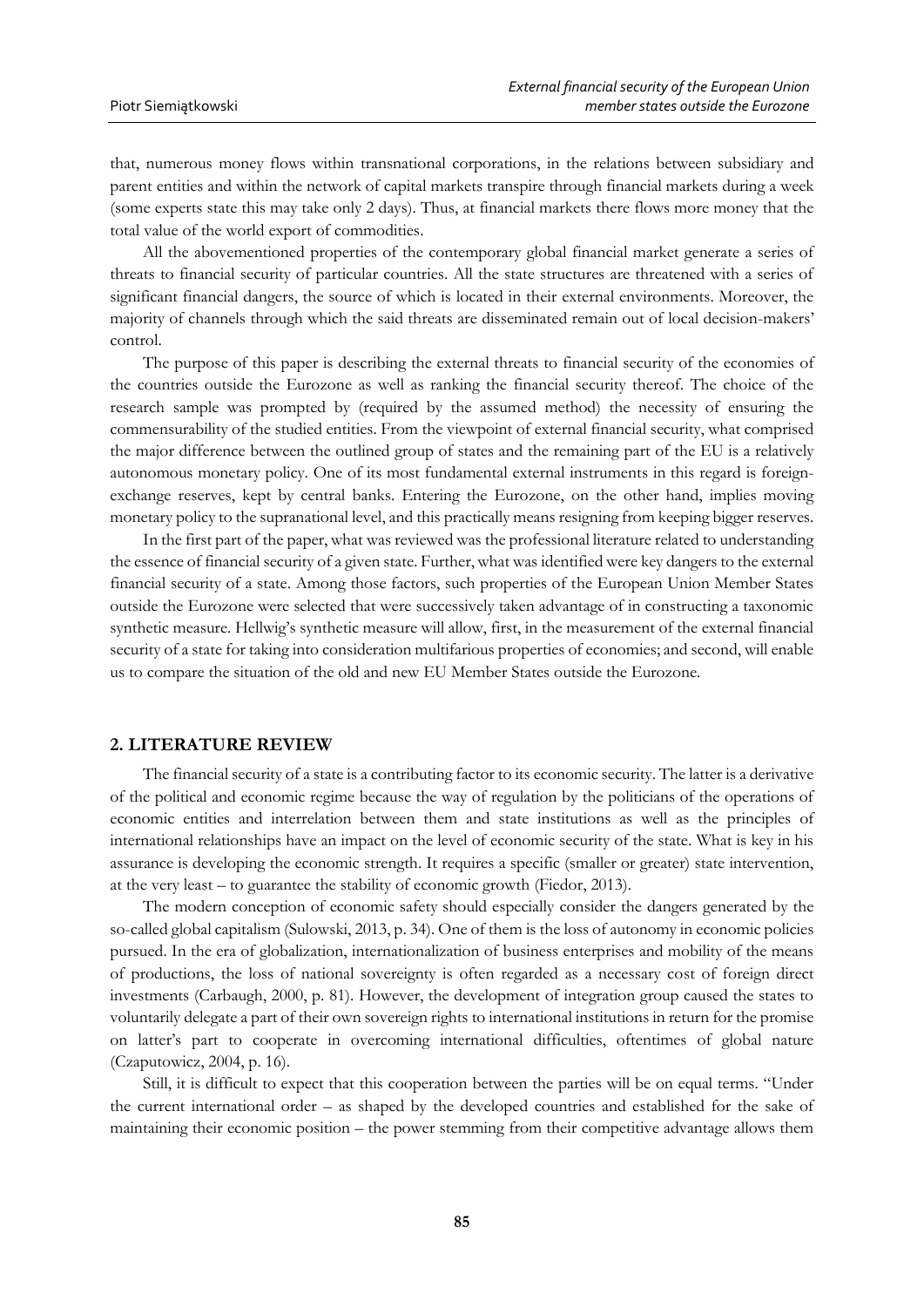to infringe upon the sovereignty of other countries" (Yong, 2007, p. 68). Irrespective of whether they are acting within economic alliances or without them.

Although strategic aims of developing countries are principally compatible with the viable economic interests of developed countries, opening economies to an international markets causes economic sovereignty of weaker entities be more and more infringed upon – oftentimes under the veil of an economic aid (Stiglitz, 2007, p. 259-260). Globalization and the international economic order, generating economic dangers on the level of states, may contribute to destabilization of the national level of security, especially on the part of less developed countries (Ahmed, 2004). However, it looks as if, in the international realm, commonly setting the conditions favourable to the economic growth by many participants of the global markets gives rise to greater possibilities of achieving the adopted target of the level of security in comparison with being isolated and remaining a by-stander to global trends (Buzan, 1984).

Economic security signifies then such a state of a political regime and, being its consequence, economic regime which assures the freedom of actions on the part of business entities, the stabilization of the macroeconomic conditions under which the said businesses are run; and eventually, low beaurocracy and tax burden; the provisions of internal trade being regulated to such an extent that they can ensure comparable competitiveness and comparable share in international alliances increasing relative immunity to negative influences of external environment (Siemiątkowski, 2017).

Financial security is a key determinant of the economic security of the state. Being compared to all the flows of the factors of production, it is money and its substitutes that play the key role in contemporary global economy. As all the areas of security, this one can also be considered from the internal as well as from the external point of view.

The subject matter of the present study is the external financial security of the state. It means such a level of development of an economy and its international economic relations that can assure the financial stability of basic units (on the level of households and enterprises), financial system and state institutions against potential turmoil on the global market, resulting in the outflow of financial streams and the increase in the cost of debt service (Redo & Siemiątkowski, 2017).

Yet, financial stability should not be identified with macroeconomic equilibrium (being connected with – among others – a legally specified level of public debt), but with the conditions under which there occurs no systemic risk (risk of infection), that is the situation in which a crisis harassing one country or a region becomes a direct cause of instability of the system in another country or a region or even reaches international proportions. That is why, financial stability is principally defined "negatively", that is as a lack of financial crisis" (Jurkowska-Zeidler, 2008, p. 85).

Internal economic security, on the other hand, concerns internal economic equilibrium, reliable mechanism of market competition and the ability to make use of endogenic factors of growth (Stachowiak et al 2014, p. 39).

In the above context, the most important aspects of financial security of the state comprise: an appropriate structure of international capital flows, the stability of financial sector, such a level of debt that does not increase the risk of investments (the external one, a public one and the banking sector as well as the enterprises and households) and such an amount of reserve assets that would increase the credibility (Siemiątkowski 2015, p.166). It means that the level of the external security of the economy is essentially determined by five key factors: "the network of financial security coupled with the structure of shareholding in banking sector, the level of the development of the economy as well as its competitiveness, a safe level of public debt allowing for its uninterrupted service, the efficiency of public institutions moving regulations to the sphere of the real national economy" (Raczkowski, 2014, p. 316); and it is finally determined by the amount and the structure of official reserve assets. "The totality of institutions and regulations aimed at protecting financial system from destabilization is a network of financial security" (Capiga 2011, p. 43). In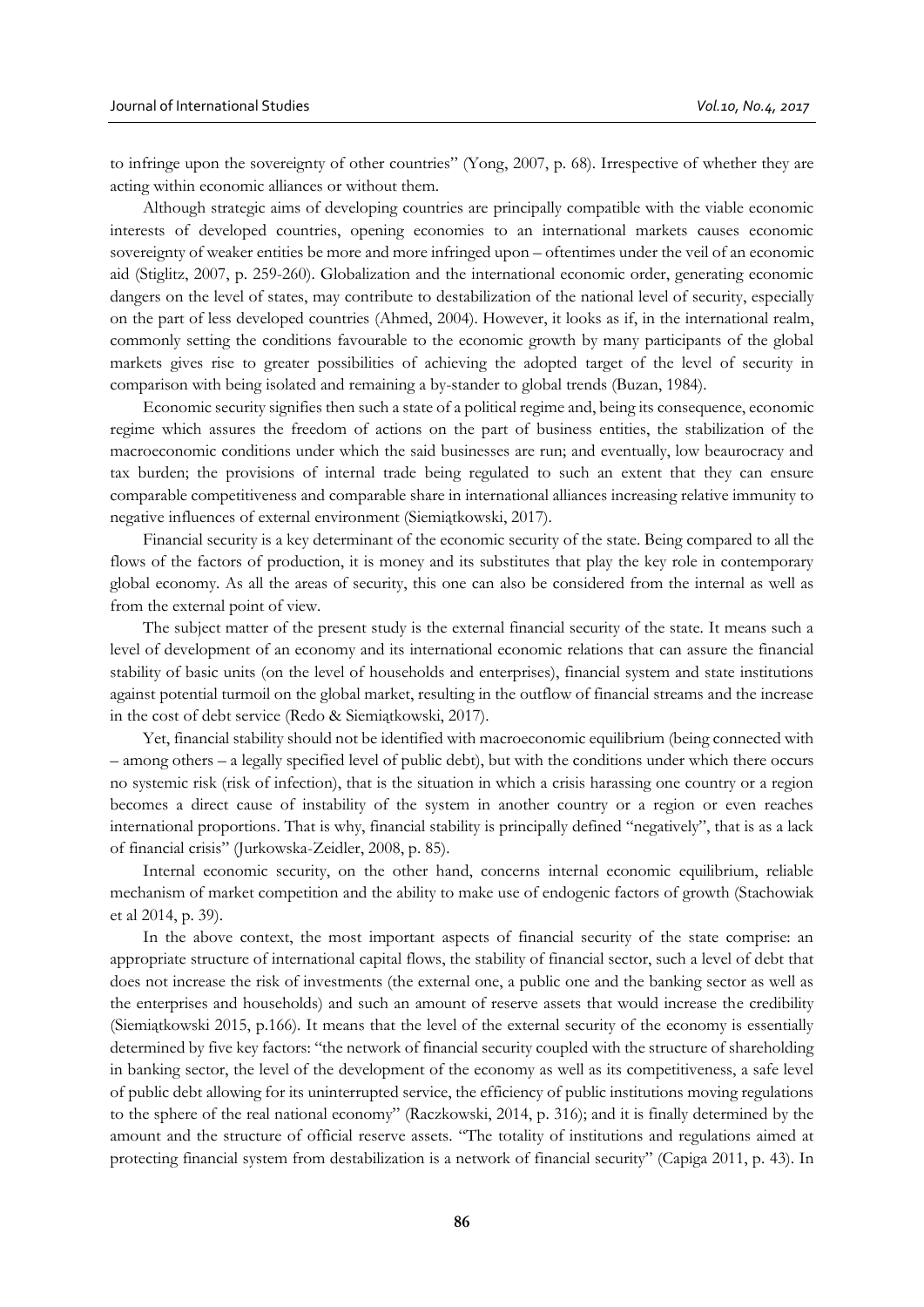the above-stated approach, what manifests itself is a strict relationship between financial stability, conceived of as an immunity to the repercussions of external financial shocks, and financial security.

# **3. KEY DANGERS TO THE EXTERNAL FINANCIAL SECURITY OF EUROPEAN UNION MEMBER STATES OUTSIDE EUROZONE**

Searching for external dangers to the economic security of the state should commence with the analysis of the balance of payment. It is a basic statistical study containing the information on the balance of payment relative to external countries. The balance of payment is a balance of transactions concluded between the residents of one economy and the external entities (non-residents). Therefore, it constitutes an invaluable source of knowledge on the money inflows and outflows of a given economy.

According to the current directives of the International Monetary Fund (IMF), the balance of payment should consist of four accounts: current account, capital account and of the balance of errors and omissions. In principle, all of the above accounts may assume such proportions that would threaten the financial security of a state. That is why, what is important are not the conditions of particular accounts alone, but rather their mutual relations and their respective references to the remaining macroeconomic parameters.

From the point of view of stability of the economy's balance of payment, what is a key account is a current account. What is important is not only its balance but also its structure. What is usually the case is the current account deficit – particularly in developing countries undergoing their regime transformation. Scholars diverge on the issue of the acceptable level of deficit of current turnovers; however, there is common belief that the excessive outflow of money from the said account is harmful to the economy and threatens its financial security.

In the context of the external financial security of a state, in the structure of the balance of the current account, we should mainly distinguish two main issues. First, trade balance – the most important of the external accounts of any economy. Not to mention that it would be good if the deficit was not recorded thereon, what is important is its credibility. The problem which has been recently raised is the fact that in many countries what makes the picture of this account murky and vague is the so-called VAT gap. Experts point out that the statistical data related to export in many countries is exaggerated; what is worse, a major part of it is purely fictitious. This situation is caused by an enormous scale of fraud – among others – VAT fraud from purely fictitious transactions.

The second issue concerns the balance of primary income. In many less developed economies, upon them accession to the European Union, their respective net primary income started to grow rapidly. Obviously, it is partly connected with the increased proportions of operations on the part of transnational corporations. In practice, a major part of this balance may be a result of the so-called tax gap in CIT [Corporate Income Tax]. Foreign corporations, taking advantage of the so-called tax optimization, transfer their profits abroad, simultaneously not paying taxes while doing so (Ratajczak, 2017) .

The next issue related to the external financial security is the shaping of capital account. In many countries which were in recent years admitted to the European Union in the last rounds of extending the number of member states, this account indicates a significance surplus. This is due to the increased inflow of means stemming from the structural funds dedicated to financing fixed assets, including enormous amounts dedicated to financing the modernization of communication infrastructure. Capital account in these countries become a stabilizer of the entire balance of payment. The problem arises at this moment when the inflow of funds may happen to get hampered. Such a state of affairs is not impossible since one of the biggest net payer in EU – Great Britain – is leaving the Union. Therefore, the means are going to be much less plentiful. Such a situation threatens the financial security especially of these countries in which positive net amount on the capital accounts serves to finance a big deficit on the current account.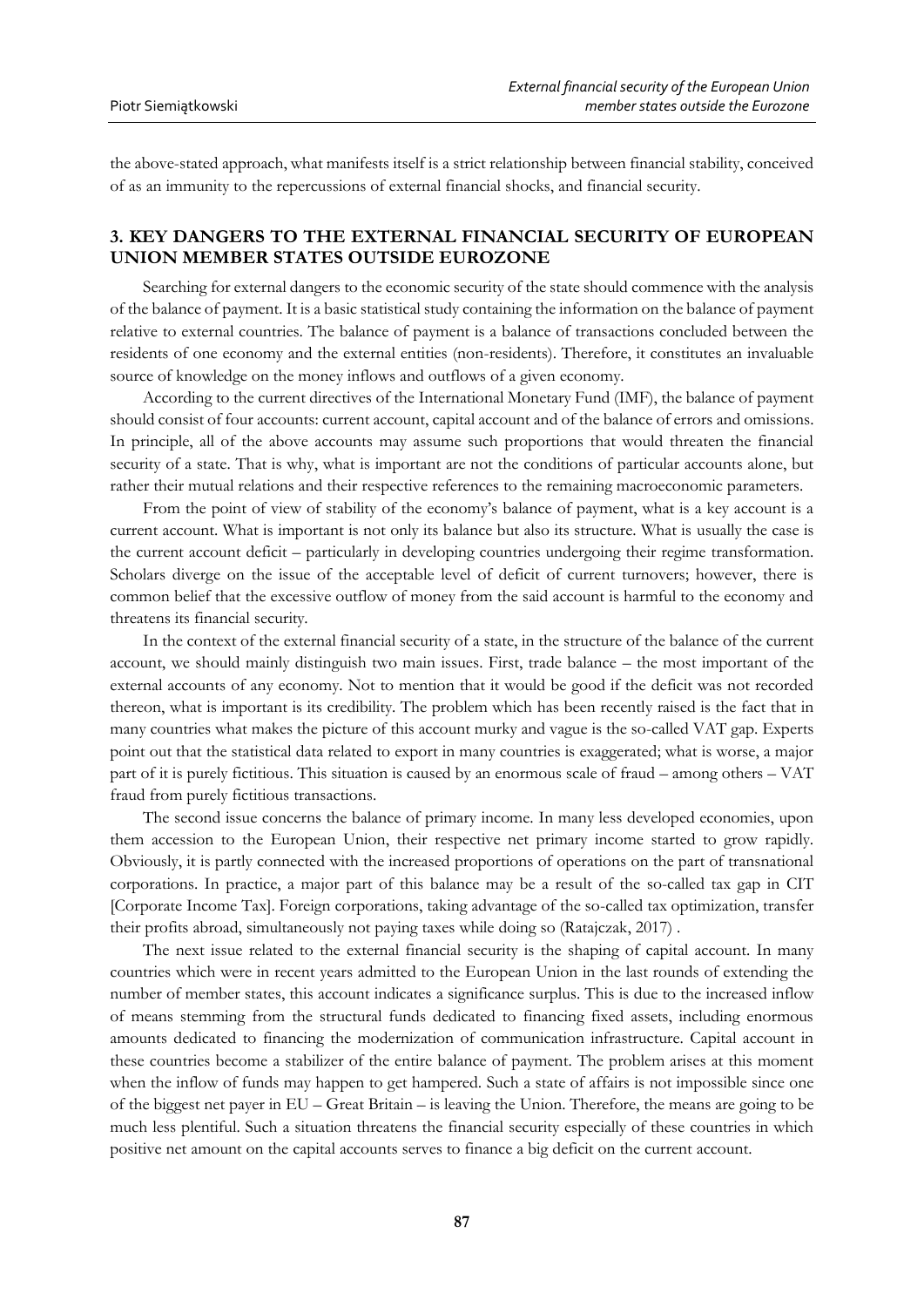The next issue related to the external financial security of a state is the shaping of and the structure of the financial account of the balance of payment. Typically, it is exactly the net surplus on this account that finances a possible deficit of current turnovers. The surplus on this account is an indication of the foreign capital taking interest in making investments in a given economy. As the analysis of the statistical data conducted in particular countries shows, the relation between the records on this account and the said investments may be highly varied.

The last component of the balance of payment is the balance of errors and omissions. At the same time, this component is one of the most controversial balances of the entire balance of payment. Some radical opinions have it that this last component of the balance of payment is a reflection of illegal outflows of money from the economy. Still, the opinions thereupon diverge and the dominating belief is that the causes of rather significant net errors and omissions in the balance of payment are difficult to pinpoint; however, they are probably of rather complex character. Some analysts speculate that such a low balance of errors and omissions stem from an unreliable quality of data sources spread to central banks, from small entities not sharing their data or sharing them with some delay, and from the underestimation of the import of used cars; and finally, from the inaccuracy of estimating the income of the laborers working abroad and making money transfers to their respective native countries (it applies also to the foreigners working in a given country) (Parkiet, 2011).

As was already mentioned above, the key issue related to the estimation of the external financial security of the state are not merely the conditions of particular components of the balance of payments, but rather the relations between them. For instance, the same amount of the deficit of the balance of current turnovers being in one relation to the remaining components of the balance of payments may be regarded as relatively safe, whereas the said same deficit being in the other relation to the remaining components may seem nightmarish to the relevant decision-makers.

What is most important while estimating the external financial security will be the balance of the current account. Although there is no universal and non-fuzzy measure of the deficit of current turnovers which would allow for stating with confidence whether the balance is safe or not. The highly negative value of the said balance definitely generates the risk of discretely correcting the disequilibrium, which can exert an impact on the dynamics of the real national income. What matters then is the source of covering the said deficit. If the deficit of current turnovers is covered by the positive balance of foreign direct investments (FDI), the situation may be regarded as relatively stable. It is because FDIs are a sort of international assets of a relatively stable nature and of rather long-term planning horizon. What they are usually about is the necessity of the investor's involvement in building the infrastructure, employing labourers or negotiating tax reliefs with public authorities. So, there is a relatively small danger of the sudden back-off on the part of the investor and thus the outflow of the capital from the economy.

The situation seems to be less comfortable when the balance of direct investments does not entirely (or even partly) cover the deficit of current turnovers. Then, this deficit should be covered by the positive balance of foreign portfolio investments (FPI). Such a case is significantly less safe. It is because FPIs are relatively unstable kind of international assets. Indirect investor can easily withdraw the already employed means, thus simultaneously causing a sudden outflow of capital from the economy. If the balance of foreign investments does not cover the deficit on the current account, it can eventually be covered by the positive balance of the capital account. The evaluation of such a possibility particularly depends on the prospect related to the inflow of the capital onto this account.

The continuation of the analysis of the balance of payment seen from the angle of external dangers to the financial security of the state is the analysis of the value of the external debt on the part of national residents. The data related to this problem are the components of different accounts of the balance of payment; and that is why they should be summarized at one place. The external debt is an aggregate of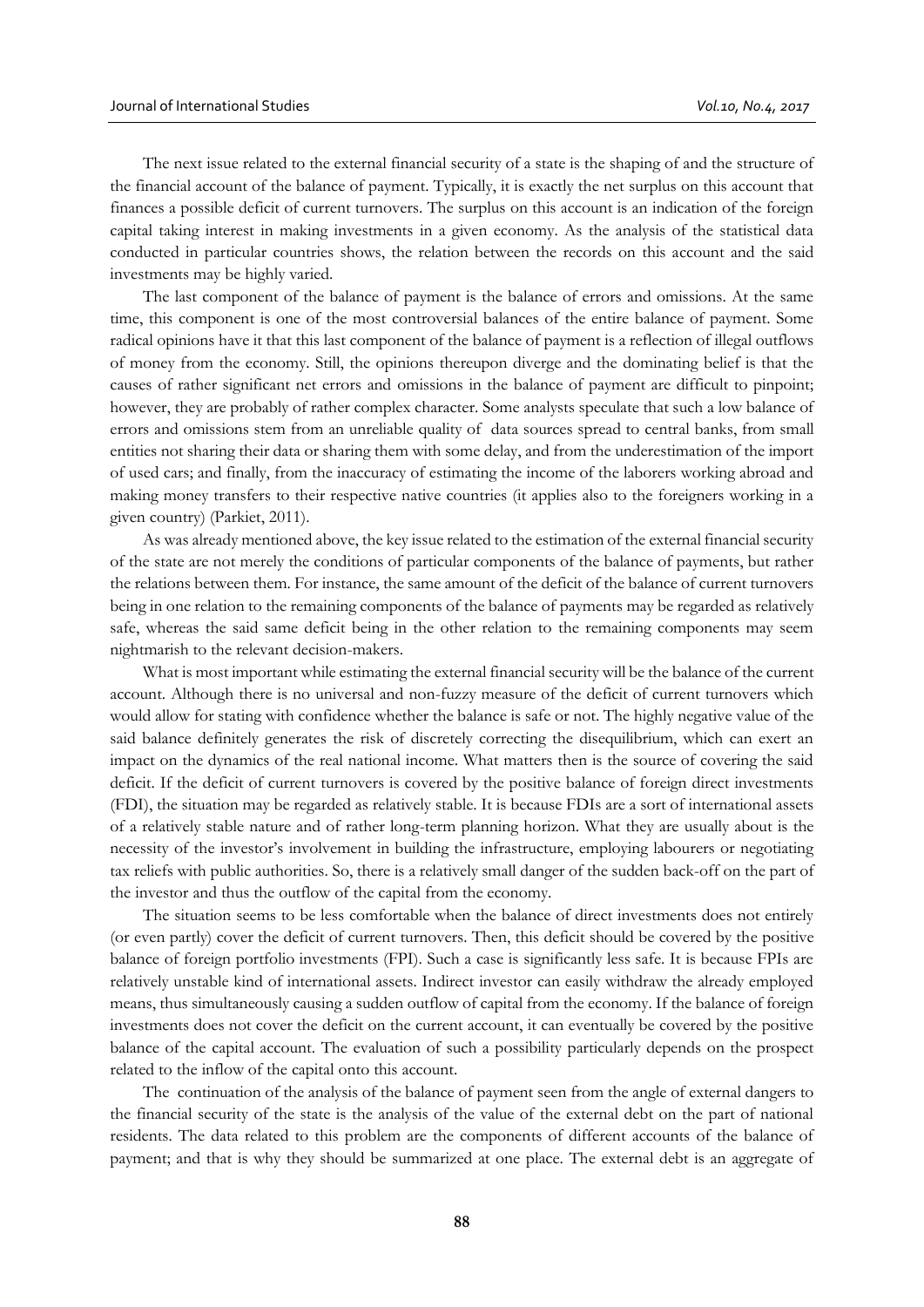financial liabilities of national debtors, the liabilities being owed to foreign creditors (governments, banks, organizations and other business entities), the said liabilities encompassing loans and borrowings as well as the liabilities arising from the issued debt securities.

If over a longer period, the entities of a given country incur more liabilities than provide credits, such an economy becomes the so-called debtor nation. If the opposite is the case (that is, for a given country there are more credits provided than received), this country becomes a creditor nation.

The main danger to the financial security of the state, stemming from its external debt, is the home economy's financial dependence on external entities. Such circumstances decrease the autonomy of the national economic policy and of the economic calculation of business enterprises and of households. The growing external liabilities decrease the credit worthiness and hamper the access to the capital as well increase its cost. The debtors are burdened with the cost of debt service, which causes the inefficient allocation of income (weaker funding of public services), it reduces the consumption (the lower level of satisfying social needs) and investments too. It entails the lowered capacity of the global economy and it results in the slower rate of development (Dynus, 2007), thus limiting the wealth of future generations.

For a more complete illustration of the external dangers to the financial security of the state, there remains the issue of stressing the problem of the so-called official reserve assets. For some time, the changes in them are accounted on the financial account of the balance of payment. Before, they were recorded in it as a separate account. Reserve assets are liquid external assets controlled by monetary authorities and serving to satisfy needs when it comes to financing the balance of payment, intervening in the exchange rates and strengthening the trust in the currency and home economy, the latter of which having a bearing on the credit worthiness of home business entities. Reserve assets include such instruments as: gold, securities, deposits and cash, SDR resources, reserve tranche position in IMF, financial derivatives and other claims (IMF, 2009, p. 113).

For many years, reserve assets are the main warranty of the external solvency of a given economy. Simultaneously, they are the key element of the system of the financial security of the state. Their significance grew considerably after the last financial crisis. The experience connected therewith conclusively proved that the on-the-fly monitoring of the country being exposed to the external dangers and the appropriate adjustments of one's own reserves thereto are unconditional necessities.

#### **4. METHODOLOGY**

In order to create a ranking of the EU Member States outside the Eurozone with respect to their respective external financial security, the present paper took advantage of the method of linear ordering. This sort of taxonomic analysis is a juxtaposition of the methods serving to estimate the level of the diversification of the objects of the study (that is economies) by dint of the closed set of statistical properties.

The first stage of construct exploited in the present study of synthetic measure is the in-depth analysis of properties describing objects. The analysis in this case is relatively simple. That is because diagnostic variables are the constituents of international assets and liabilities. In the conducted study one resigned from attributing coefficients to particular diagnostic variables.

The next state of constructing the synthetic measure is the standardization of properties. It may be done in a variety of ways. The method of selecting the standardization of properties is predicated upon the assumed method of determining the synthetic measure. Basically, the "procedures of the determination of the synthetic measure may be divided into two groups:

- non-model methods,

- model methods" (Ostasiewicz, 1998, p. 119).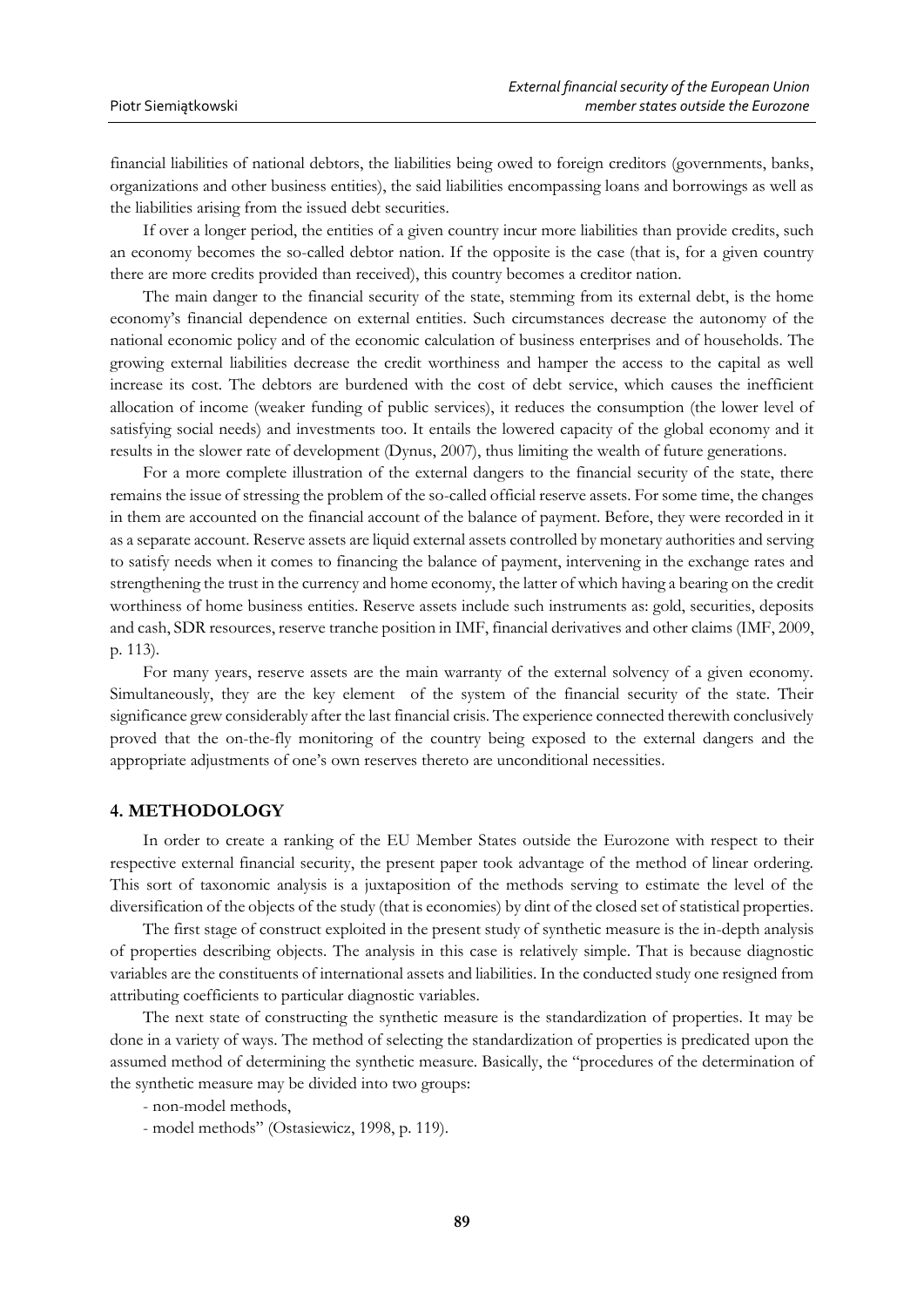In the present study, the model method was employed, in which what is assumed is the existence of the model-patterned object (or simply stated: the pattern), against the benchmark of which the taxonomic distance between studied objects is determined. "The typical and the most usually employed method in practical research by dint of synthetic measure of that group of methods is Hellwig's measure (due to its original applications to study the economic growth that measure is also referred to as the measure of growth)"(Ostasiewicz, 1998, p.120).

In the case of employing Hellwig's measure, the standardization of properties follows according to the formula below

$$
x_{ij} = \frac{x_{ij} - \overline{x}j}{S_j}
$$

 $x_{ij}$  – empirical values of j-property in i-object

 $\overline{x}$ *j* – the arithmetic mean of j-property

 $S_i$  – standard deviation of j-property.

The determination of the pattern involves the selection from the standardized matrices, by dint of the above model of properties, of the maximal value for stimulants or alternatively the minimal value for properties other than stimulants

$$
x_{0k} = \begin{cases} \max_i x_{ij} \, dla \, j \in S \\ \min_i x_{ij} \, dla \, j \notin S \end{cases}
$$

The synthetic measure is the following value:

$$
d_i = 1 - \frac{d_{i0}}{d_0}
$$

where:

 $d_{i0}$  – Euclidean distance between the object  $x_i$  from the model object  $x_0$ ,

 $d_0$  – the critical distance of a given unit from the model.

Euclidean distance is calculated according to the following formula:

$$
d_{i0} = \sqrt{\sum_{j=1}^{p} (x_{ij} - x_{0j})^2}
$$

Whereas the critical distance of the unit from the model is calculated as follows:

$$
d_0 = \bar{d}_0 + 2s_d
$$

where:

 $\bar{d}_0$  – arithmetic mean of taxonomic distances:

$$
\bar{d}_0 = \frac{\sum_{i=1}^n d_{i0}}{n}
$$

 $S_d$  – standard deviation from taxonomic distances: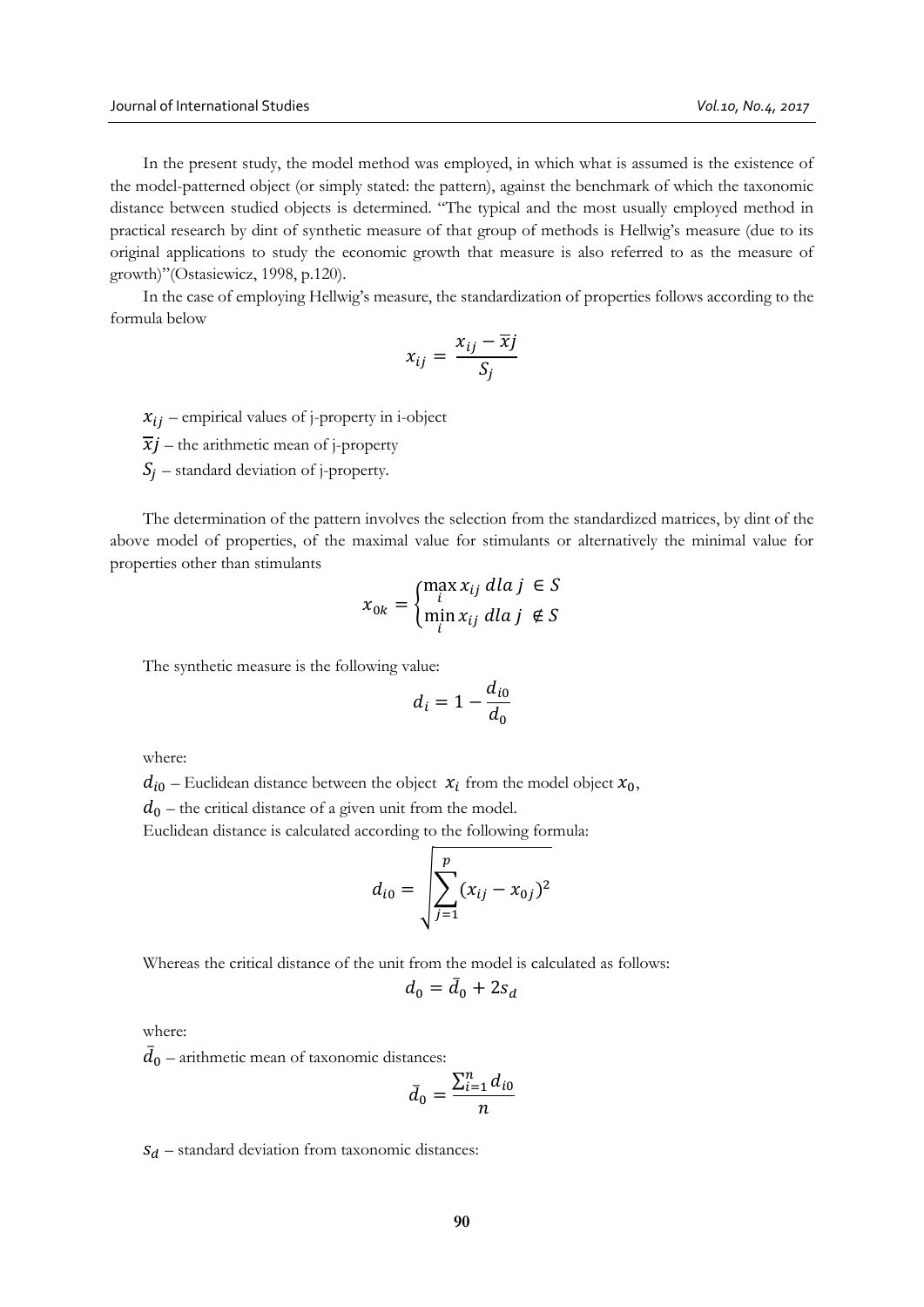$$
s_d = \sqrt{\frac{\sum_{i=1}^n (d_{i0} - \bar{d}_0)^2}{n}}.
$$

The attempts to work out some integrated measures of security already took place in the past. The examples might be, to give but a few, Global Peace Index, Global Food Security Index, Global Cybersecurity Index or World Internal Security and Police Index. These are the measures of different types, aiming at quantifying various areas of a state's security. Less popular are the measures related to financial security. If they are studies at all, they relate to the security of individual entities (eg. Genworth Index for home economies) and in the case of states – they concentrate on the separate comparison of commonly known macroeconomic measures (eg. the level of public debt) and thereupon building consolidated indicators or else – on creating the so-called credit ratings (Tkalenko, 2013; Semjonowa, 2016). The issue of the external security of states has not yet been scrutinized from the angle of a synthetic measure.

## **5. EMPIRICAL RESULTS AND DISCUSSION**

In order to create the taxonomic index of the external financial security (FSI) of the European Union Member States being outside the Eurozone, the eleven (enumerated below) properties of the economies were distinguished:

 $X_{1t}$  – the relation between the balance of the current account of the balance of payment to GNP,

 $X_{2t}$  – the relation of the balance of the capital account of the balance of payment to GNP,

 $X_{3t}$  – the level of covering the deficit of the current account by the balance of direct investments,

 $X_{4t}$  – the level of covering the deficit of the current account by the aggregate of the balance of FDIs and FPIs,

 $X_{5t}$  – the balance of errors and omissions in relations to GNP,

 $X_{6t}$  –the level of covering the liabilities of portfolio investments by the official reserve assets,

 $X_{7t}$  – the relation of official reserve assets to the import of commodities and services,

 $X_{8t}$  – external debt in relation to GNP,

 $X_{9t}$  – net international investment position in relation to GNP

 $X_{10t}$  – the resources of FDIs in relation to GNP,

 $X_{11t}$  – the resources of FPIs in relation to GNP.

All the properties apart from  $X_{5t}$ ,  $X_{8t}$  and  $X_{11t}$ , were recognized as stimuli. Because it is necessary for these properties to satisfy the requirement of the completeness of statistical data as well as their methodological homogeneity, the properties  $X_{3t}$ ,  $X_{4t}$  and  $X_{5t}$ , were not considered while determining the synthetic measure of development. In the first two cases, what the problem involved was the fact that it was not the case that the deficit on the current account occurred in all the scrutinized countries. Therefore, it was impossible to unambiguously categorize the indicated properties. The reason why the property no.5 was not considered was the fact that some of the analyzed countries did not discharge their statistical duty owed to EUTOSTAT or else – they published incomplete data.

The situation of the scrutinized countries with respect to these distinguished properties varied. It is little wonder because the economies remaining outside the Eurozone are differentially economically developed

First, it should be underlined that the deficit on the current account occurred only in three cases (Poland, Romania and Great Britain). Taking into account the fact that the group of countries under consideration are mainly developing economies, it is still a sort of surprise. As few as ten years ago (2006),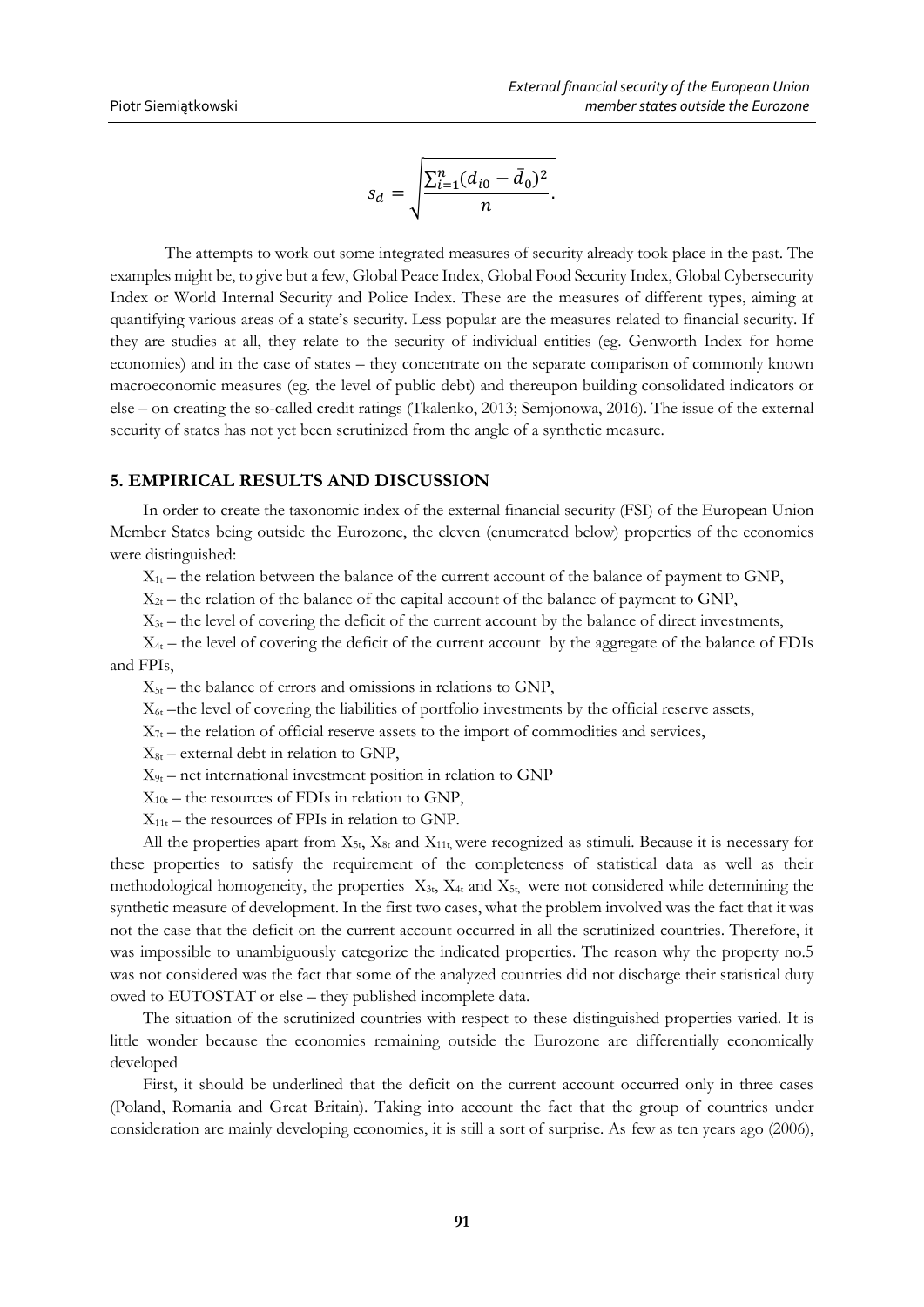the situation in this respect would be entirely different, that is, in most cases, the deficit on the current account would be recorded.

Such a situation has a bearing on the area of another set of properties, comprising the fiscal index of the external financial security. If a given economy is not harassed by the deficit on the current account, there is principally no need to finance it. Therefore, it is unjustifiable to juxtapose the properties  $X_{3t}$  and  $X_{4t}$ for they will not be commensurable.

After taking into consideration the properties that satisfy the criteria, the ranking of the EU Member States outside the Eurozone was created along the lines of the synthetic measure. This ranking is presented in table 1 together with the values of the index of the external financial security.

Table 1

| <b>State</b>   | <b>FSI</b>  | Rank |
|----------------|-------------|------|
| Bulgaria       | 0,635755182 |      |
| Czech Republic | 0,529105478 | 2    |
| Croatia        | 0,505790929 | 3    |
| Hungary        | 0,501897149 | 4    |
| Romania        | 0,483249178 | 5    |
| Poland         | 0,430762241 | 6    |
| Denmark        | 0,412633714 | ⇁    |
| Sweden         | 0,372254916 | 8    |
| Great Britain  | 0,219515858 | Q    |

The taxonomic index of the external financial security of the European Union Member States being outside the Eurozone (as at the end of 2016)

#### *Source*: own calculations.

The ranking presented in table 1 demonstrates that, statistically speaking, the lowest level of the external financial security fell on Great Britain and Sweden. The more in-depth analysis of the data proves that the causes of this state of affairs are several and they do not fully overlap for both countries. In case of Great Britain, the main causes of such a low-rated position are, first, the unprecedented external debt in relation to GNP as well as the lowest values in most of the properties indicated in the present study. The only positive properties for Great Britain are the relation of its international investment position to its GNP and the ratio of FDI resources to GNP. However, in these cases British economy did not record the highest values in the scrutinized group. At the same time, it should be borne in mind that the statistics related to the level of external debt of Great Britain has been unavailable for some time now. Not publishing the data which is shared by the majority of the remaining EU Member States raises some doubts. Is it really the case that the level of liabilities of British business entities is not too high?

The case of Sweden is a little different. It did not record the deficit on the current account. This alone had an impact on the fact that Sweden and Great Britain differed considerably as to the value of the taxonomic measure of the growth.

Taxonomically speaking, after taking into consideration all the properties satisfying the criteria, the country which turned out to be most immune to the external dangers was Bulgaria, which achieved the highest value of the taxonomic measure of the growth among the scrutinized countries. The reason is high, and oftentimes even the highest, values of the distinguished properties among all the EU Member States outside the Eurozone. In practice, the only parameter that should be conceived of negatively is its relation between the international investment position to its GNP, the value of the relation being highly negative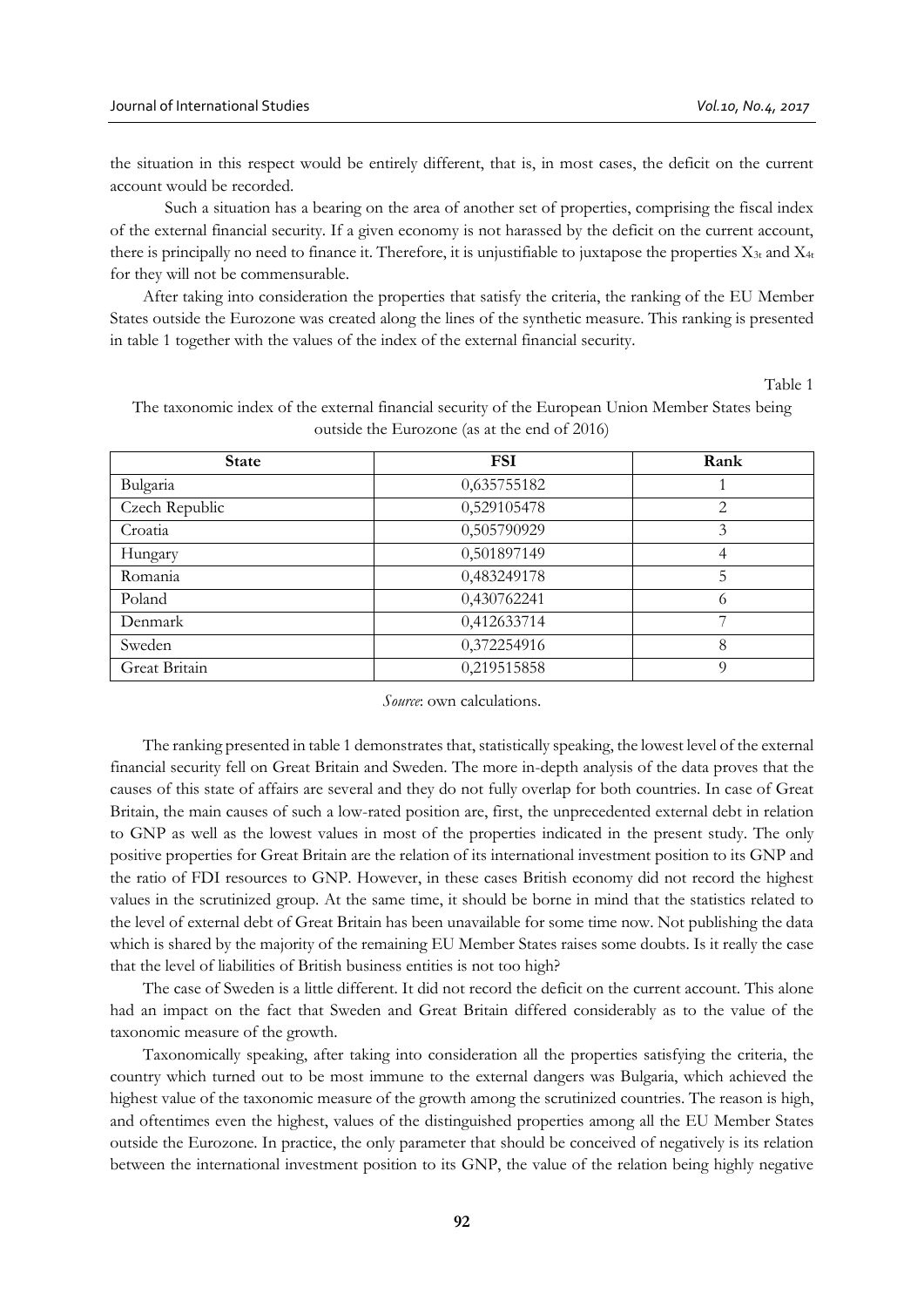(not the lowest in this given group, though). It evidences the fact that Bulgarian economy is highly dependent on external funding. Another negative factor is the external debt of Bulgaria, which amounts to 76% of its GNP. With this result, Bulgarian economy finds itself somewhere in the middle in the ranking of all the countries under the present study.

The key conclusion drawn from the above analysis relates to the difference in the value of a synthetic measure between the old and new EU Member States. Old States occupy the bottom positions of the rating, assuming the lowest value of FSI (financial security index). Such considerable discrepancies in the values of this index may have stemmed from the strong internationalization of the economies of Great Britain, Sweden and Denmark. The so called new Member States of the EU, despite the fact that they are strongly involved in international trade, still do not catch up with the old Member States of the Union with respect to foreign investors' involvement in their respective economies, or with respect to their respective residents' involvement in foreign trade.

#### **6. CONCLUSION**

The development of the global financial market and its consequence – the growth of the global resources of capital, for which its owners search for still new investments – makes economies (especially the developing ones) get threatened with bigger and bigger external financial dangers. Maintaining a specified level of financial security calls for still bigger and bigger efforts on the part of public institutions and commercial entities with respect to managing international transactions. After all, many sources of financial dangers reside in international sphere, or even the global one, and they remain out of full control of the national decision centers.

What adds insult to injury is the growth of political risk, which is rising in the recent years. It mainly applies to the relations within the European Union; but it also applies to internal relations. The lack of stability in external and internal relations is an important factor strengthening the process of the interference of the threat to economic security of the state. (Siemiątkowski, 2017).

The phenomenon of the interference is particularly dangerous in the case of the occurrence of the unfavourable external conditions. The recurrence of the global financial crisis, in the case of one or the other speculative bubble bursting, may cause the exacerbation of particular threats and may cause the external balance of payment disequilibrium to do considerable harm in the national economic system.

The results of the taxonomic research presented in this study prove that among the EU Member States being outside the Eurozone, new member states has been so fair maintaining the parameters considered in the synthetic measure at a higher level than the old Member States of the Union. It is no surprise because the developing economies, due to the fact that investors take lesser interest in them, must pay attention to the external financial dangers. It is because they are to a higher degree vulnerable to the repercussions of the potential global crises and to the possible activities on the part of international speculators. The old Member States of the EU are highly developed economies. They boast high credibility in the eyes of international investors. Even in case of worse macroeconomic indicators, the turmoil on the global market do not usually in their case cause investors to beat a panic-struck retreat. These economies do not either have any difficulty with the acquisition of external funding (despite large proportions of the external debt).

A peculiar case in this respect is British economy. As is widely known, Great Britain is now undergoing the process of existing the EU structures. As is also known, it was the second country, after U.S.A., which experienced the aftermath of the last financial crisis most severely. These two facts put together and juxtaposed with the above-stated ranking should give an important signal for taking up some actions aimed at improving the external financial security of British economy.

The analysis stated above is merely a small contribution to more in-depth considerations of the problem hinted at in this paper. Many important issues, to take but two examples – the issue of variable exchange rates or the issue of international speculation – were not raised here at all. Still, the present work can constitute a point of departure for novel analyses of the level of financial security, or generally: the economic security of the state, the basis of which will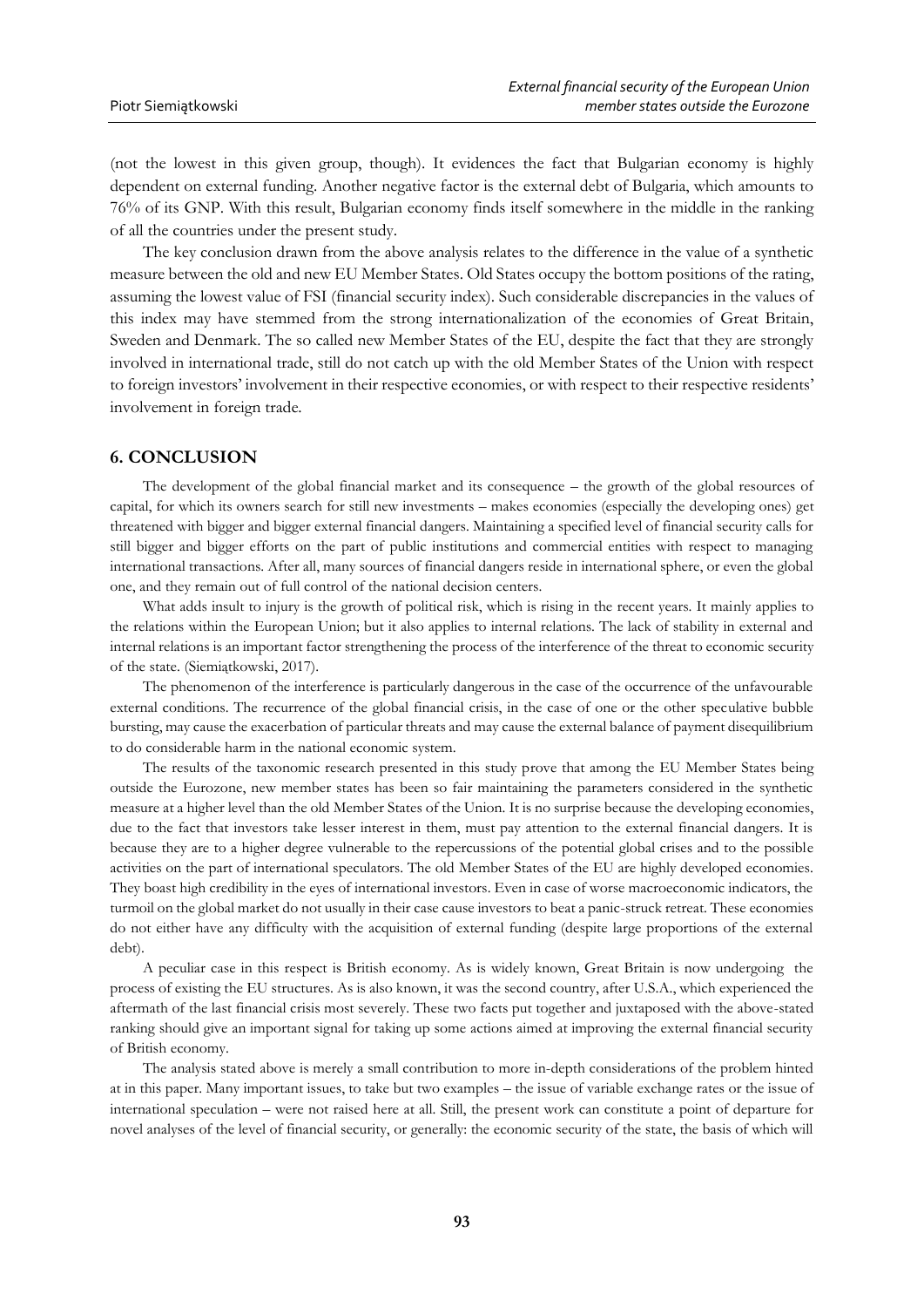be a phenomenon of the interference of threats<sup>1</sup>. It means that a separate study of particular types of threats posed at the security of the state yields only fragmented information. Nowadays, it is necessary to conduct the study of how particular threats interfere with each other.

### **REFERENCES**

 $\overline{a}$ 

- Ahmed, N.M. (2004). The Globalization of Insecurity: How the International Economic Order Undermines Human and National Security on a World Scale, Institute for Policy Research & Development. *Historia Actual Online, 5,*  113-126.
- Buzan, B. (1984). Economic Structure and International Security: the Limits of the Liberal Case. *International Organization*, 4(38), 597. DOI: 10.1017/S0020818300026886
- Capiga, M. (2011). Wielowymiarowość bezpieczeństwa finansowego banku na przykładzie polskich regulacji prawnych. *Bezpieczny Bank, 3,* 42-58.
- Carbaugh, R.J. (2000). *International Economics*. Cincinnati, South-Western College Publishing.

Czaputowicz, J. (2004). *Rola państwa w Unii Europejskiej*. Warszawa, Centrum Europejskie Natolin.

- Dynus, M. (2007). Globalny kryzys zadłużeniowy analiza przyczynowo-skutkowa. *Zeszyty Naukowe WSB we Wrocławiu*, *8 (8)*.
- Fiedor, B. (2013). Błędy rynku a błędy państwa regulacja rynkowa versus regulacja publiczna. *Ekonomista*, *2*, 183-200.
- Grabiński, T., Wydymus, S. & Zeliaś, A. (1989). *Metody taksonomii numerycznej w modelowaniu zjawisk społeczno-gospodarczych*. Warszawa, PWN.

IMF, (2009). *Balance of Payments and International Investmets Position Manual, Sixth Edition*. Washington.

- Jurkowska-Zeidler, A. (2008). Bezpieczeństwo rynku finansowego. Ujęcie prawne. In D. Dziawgo (Ed.), *Współczesne finanse. Stan i perspektywy rozwoju rynku finansowego*. Toruń: Wydawnictwo Naukowe Uniwersytetu Mikołaja Kopernika.
- Kolenda, M. (2006). *Taksonomia numeryczna. Klasyfikacja, porządkowanie i analiza obiektów wielocechowych*. Wrocław, Wyd. AE we Wrocławiu.
- Nowak, E. (1990). *Metody taksonomiczne w klasyfikacji obiektów społeczno-gospodarczych*. Warszawa, PWE.
- Ostasiewicz, W. (1998). *Statystyczne metody analizy danych*. Wrocław, Wydawnictwo Akademii Ekonomicznej im. Oskara Langego we Wrocławiu.
- Parkiet, (2011). *Jest kilka teorii dotyczących salda błędów i opuszczeń*. Retrieved August 18, 2017 from [http://www.parkiet.com/Gospodarka----Kraj/303319722-Jest-kilka-teorii-dotyczacych-salda-bledow-i](http://www.parkiet.com/Gospodarka----Kraj/303319722-Jest-kilka-teorii-dotyczacych-salda-bledow-i-opuszczen.html)[opuszczen.html](http://www.parkiet.com/Gospodarka----Kraj/303319722-Jest-kilka-teorii-dotyczacych-salda-bledow-i-opuszczen.html)
- Raczkowski, K. (2014). Bezpieczeństwo finansowe. In J. Płaczek (Ed.), *Ekonomika bezpieczeństwa państwa w zarysie*. Warszawa, Difin.
- Ratajczak, M. (2017). Luka CIT niemal tak wysoka jak VAT. To zagrożenie dla bezpieczeństwa budżetu i państwa. Retrieved March 30, 2017, from https://www.money.pl/gospodarka/wiadomosci/artykul/luka-vat-luka-citunikanie-opodatkowania,238,0,2281454.html
- Redo, M. & Siemiątkowski, P. (2017). *Zewnętrzne bezpieczeństwo finansowe państwa.* Toruń, Uniwersytet Mikołaja Kopernika. doi: 10.12775/TIS.2017.100
- Semjonowa, N. (2016). Financial Security in the Baltic States: Comparison with Selected EU Countries. *Economics and Business, 29.*
- Siemiątkowski, P. (2015), *Uzależnienie finansowe jako zagrożenie bezpieczeństwa ekonomicznego państwa.* Toruń, Wydawnictwo Naukowe Uniwersytetu Mikołaja Kopernika.

Siemiątkowski, P. (2017). *Interferencja zagrożeń zewnętrznego bezpieczeństwa ekonomicznego państwa.* (in press).

<sup>&</sup>lt;sup>1</sup> The phenomenon observable in nature involves the emergence of the derivative amplified distribution (consistent with the business cycle) of the amplitude of threat, due to the interference of two or more threats. The stable interference of the threats is contingent upon the correlation thereof